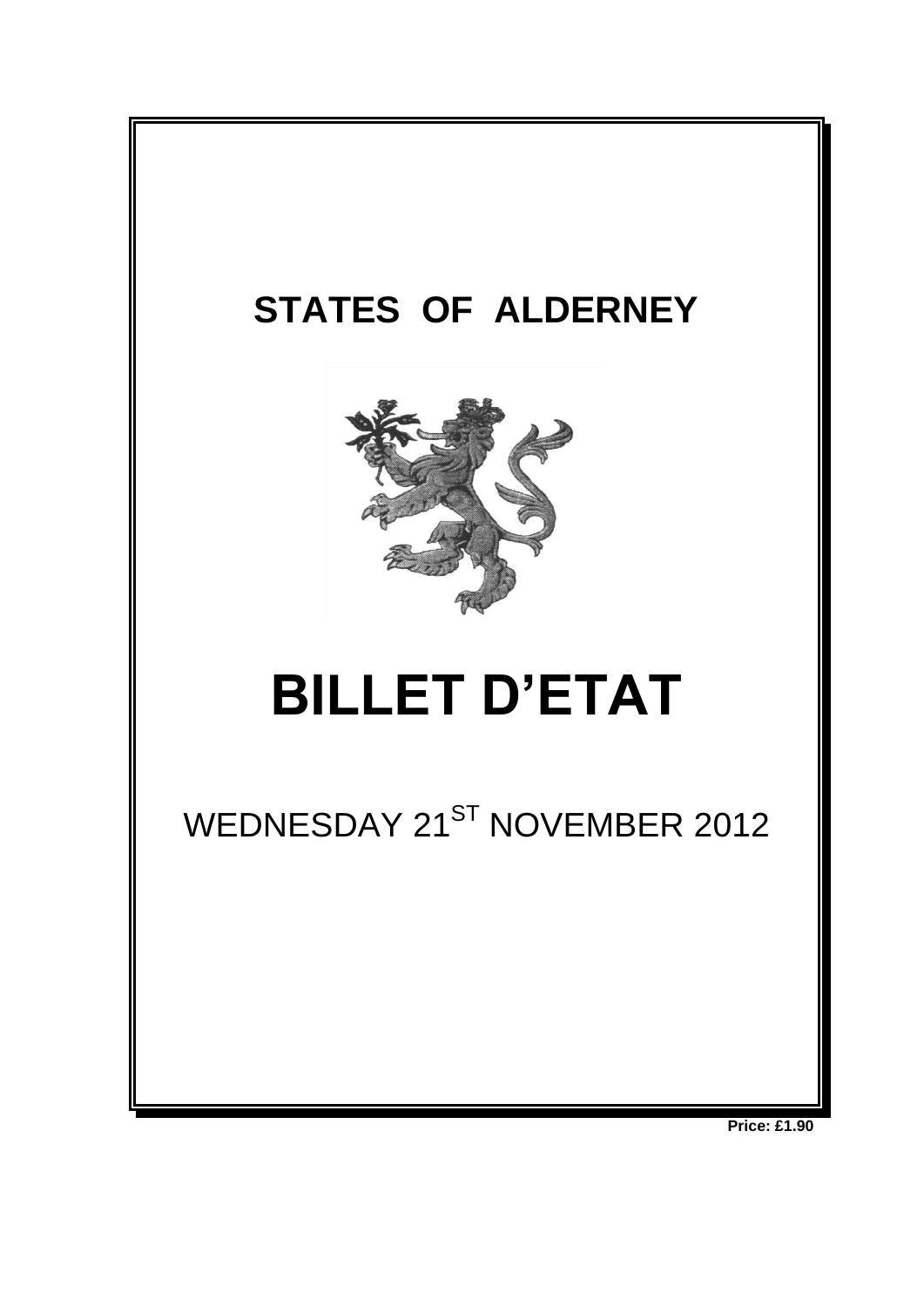# **STATES OF ALDERNEY**

# **BILLET D'ETAT FOR WEDNESDAY 21ST NOVEMBER 2012**

Members of the States:

I have the honour to inform you that a Meeting of the States will be held at 5:30 pm on Wednesday 21<sup>st</sup> November 2012. This will be preceded by the People's Meeting, which will be held on Wednesday 14<sup>th</sup> November 2012 at 7:00 p.m. in the Island Hall.

> W Stuart Trought President

#### **Item I The Companies (Alderney) (Amendment) Law, 2012**

#### **The following letter has been received from Mr Llewellyn, Deputy Chairman of the Policy & Finance Committee**

*"The Companies (Alderney) (Amendment) Law, 2012 ("the Law") has received the Royal Assent and has been registered at the Royal Court. However, it cannot come into effect without an Ordinance providing for this. I attach a copy of the Companies (Alderney) (Amendment) Law, 2012 (Commencement) Ordinance, 2012. The commencement date has been set as 1st January 2013, this will provide two months to inform the Companies that are currently on the register of the change and allows them to make provision accordingly. It also falls into the new company year and therefore comes into line with the annual return process*

*I would be grateful if you could place this before the next meeting of the States together with an appropriate proposition.*

> *A O Llewellyn Deputy Chairman*

## **The States is asked to approve The Companies (Alderney) (Amendment) Law, 2012 (Commencement) Ordinance, 2012**

## **Item II Compulsory Purchase Order (AY 1619)**

#### **The following letter has been received from Mr Walden, Chairman of the General Services Committee:-**

*"At its meeting on 18 July 2012 the States resolved to serve notice on the owner of the freehold property registered on the Alderney Land Register under title number AY1619 pursuant to and in accordance with Section 1(2) of The Compulsory Purchase (Alderney) Law, 1986. That notice gave the owner of the property the opportunity to put forward any objections he might have to the proposed compulsory purchase of the land. The matter was submitted for the Billet for the States meeting of 19 September 2012 for the States to decide whether to proceed with the compulsory purchase of the land.*